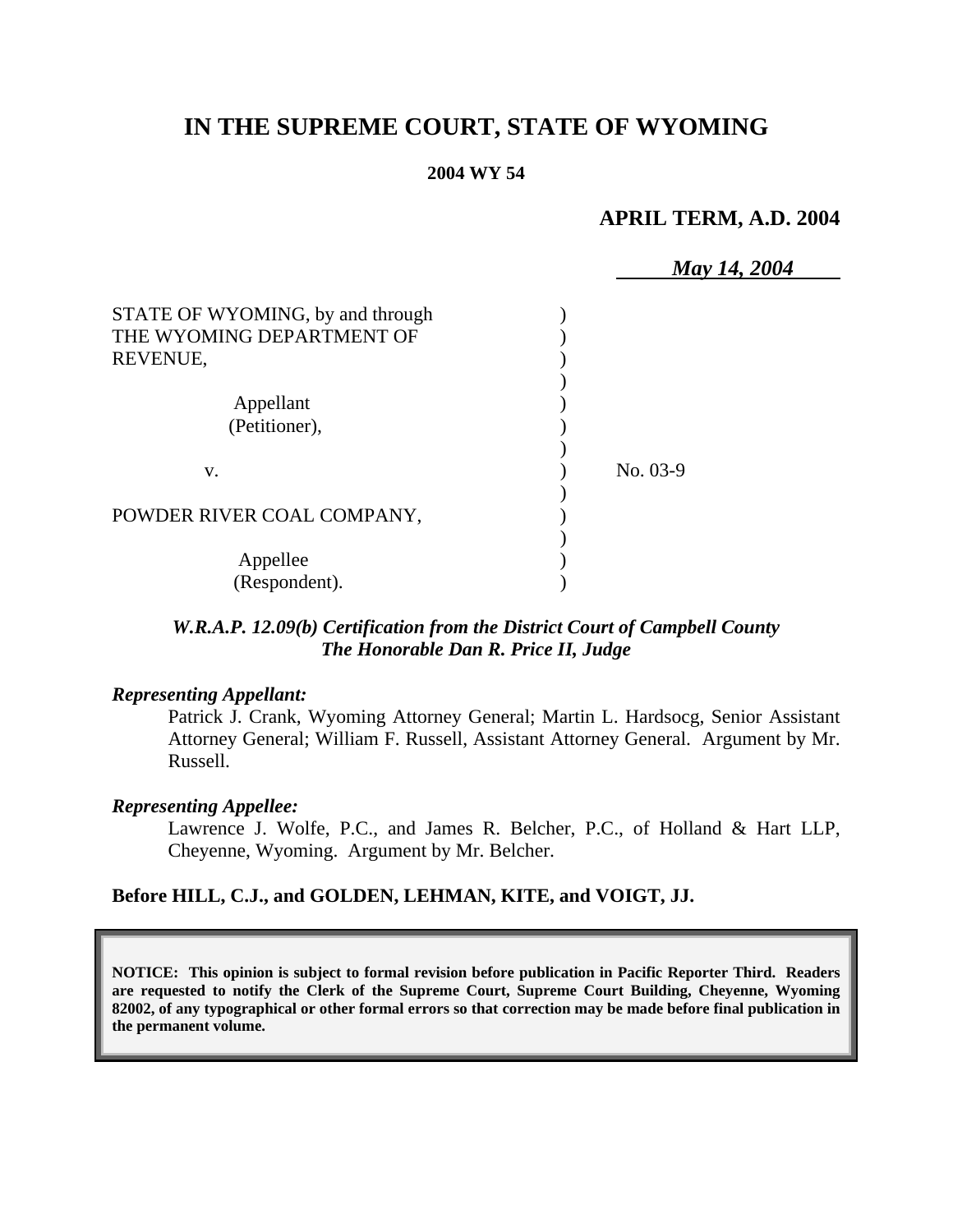### **GOLDEN**, Justice.

[¶1] Appellant Department of Revenue (Department) imposed sales tax on that portion of Appellee Powder River Coal Company's (PRCC) revenue collected to pay for another tax, the Leaking Underground Storage Tank  $tax<sup>1</sup>$  also known as LUST  $tax$ . Following a hearing, the Board of Equalization (Board) reversed the Department, finding no legislative intent to impose sales tax on another tax. The Department contends that the Board erred in this determination and requests reversal of the Board's decision.

[¶2] We affirm the Board's order.

## **ISSUES**

[¶3] The Department presents the following statement of the issues:

1. Did the State Board of Equalization correctly determine that the legislature intended to exclude the LUST tax from the amount subject to sales tax, when the LUST tax is imposed by the fuel tax articles, and Wyo. Stat.  $\S$  39-15-101(a)(viii) expressly excluded taxes imposed by the federal government or the sales tax article from the amount subject to sales tax, but did not exclude taxes imposed by the fuel tax articles?

2. Did the State Board of Equalization correctly determine that the LUST tax only attaches at the consummation of a sale and, therefore, is not part of the sales price, when Wyo. Stat. § 39- 17-204(b) levies the LUST tax on all diesel fuels used, sold, or distributed for sale or use in Wyoming?

3. Did the State Board of Equalization correctly determine that the LUST tax is a separate payment owed by the consumer to the State and, therefore, is not part of the consideration paid by the consumer to the vendor, when Wyo. Stat. § 39-17-207(b) requires a licensed supplier, refiner, or importer to pay the LUST tax to the State?

PRCC states the issue as:

 $\overline{a}$ 

Believing that the law did not require it, [PRCC] did not pay sales tax calculated to include in the sales price the LUST tax on diesel fuel it purchased between February 1, 1996, and

<sup>1</sup> Wyo. Stat. Ann. § 39-6-914(a) (Michie 1996), *recodified as* § 39-17-204(b) (Michie 1998 Supp.), provides: "In addition to the tax collected pursuant to W.S. § 39-6-909, there is levied and shall be collected a license tax of one cent  $(\$.01)$  per gallon on all special fuels used, sold, or distributed for sale or used in this state . . . ."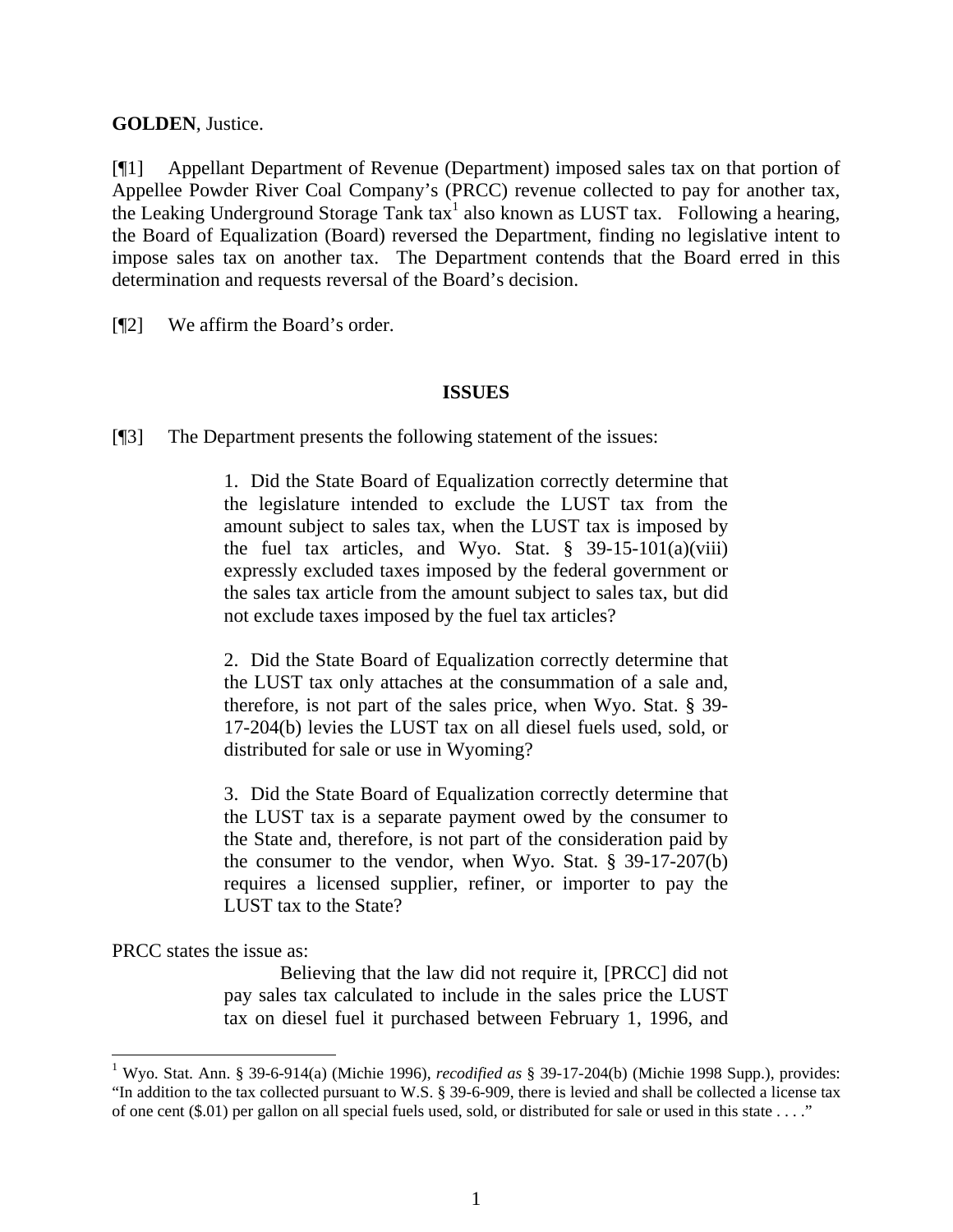January 1, 1999. After an audit, the Department assessed \$39,384.41 against PRCC, which represents sales tax on the LUST tax. PRCC appealed, and the State Board of Equalization ruled that the Department improperly assessed sales tax on the LUST tax. The issue before this Court is whether the Wyoming Sales Tax statutes authorize the Department to assess sales tax on LUST tax.

#### **FACTS**

[¶4] PRCC purchased diesel fuel from Wyoming vendors to use in operating off-road equipment at PRCC's coal mines in Wyoming's Powder River Basin. PRCC paid sales tax on the price charged for the diesel fuel and paid a one cent per gallon tax pursuant to § 39- 17-204(b), known as the LUST tax. PRCC did not pay sales tax on the revenue that had been collected for the purpose of paying the LUST tax. Following an audit of PRCC for the period of February 1, 1996, through January 1, 1999, the Department assessed additional excise taxes, and PRCC filed a notice of appeal with the Board. Following negotiations, the parties agreed that the disputed amount was \$39,384.41, and the sole issue was whether sales tax was properly imposed upon the sales price of dyed diesel fuel without deduction for the LUST tax. The Board found that sales tax is not due on LUST tax and reversed the Department's assessment in the disputed amount. The Department appealed to the district court, which certified the issues to this Court.

#### **DISCUSSION**

#### *Standard of Review*

[¶5] The parties have stipulated to the facts and present questions of statutory interpretation. Statutory interpretation is a question of law and is reviewed de novo. *Chevron U.S.A., Inc. v. State,* 918 P.2d 980, 983 (Wyo. 1996). If an agency did not apply the correct rule of law, or applied it incorrectly, this Court does not defer to the agency's conclusion but will correct any errors of law. *Id.* When interpreting statutes, we follow an established set of guidelines. First, we determine if the statute is ambiguous or unambiguous. A statute is unambiguous if its wording is such that reasonable persons are able to agree as to its meaning with consistency and predictability. Unless another meaning is clearly intended, words and phrases shall be taken in their ordinary and usual sense. Conversely, a statute is ambiguous only if it is found to be vague or uncertain and subject to varying interpretations. *Parker Land & Cattle Co. v. Wyoming Game & Fish Comm'n*, 845 P.2d 1040, 1042-43 (Wyo. 1993).

*Applicable Sales and Fuels Taxation Statutes*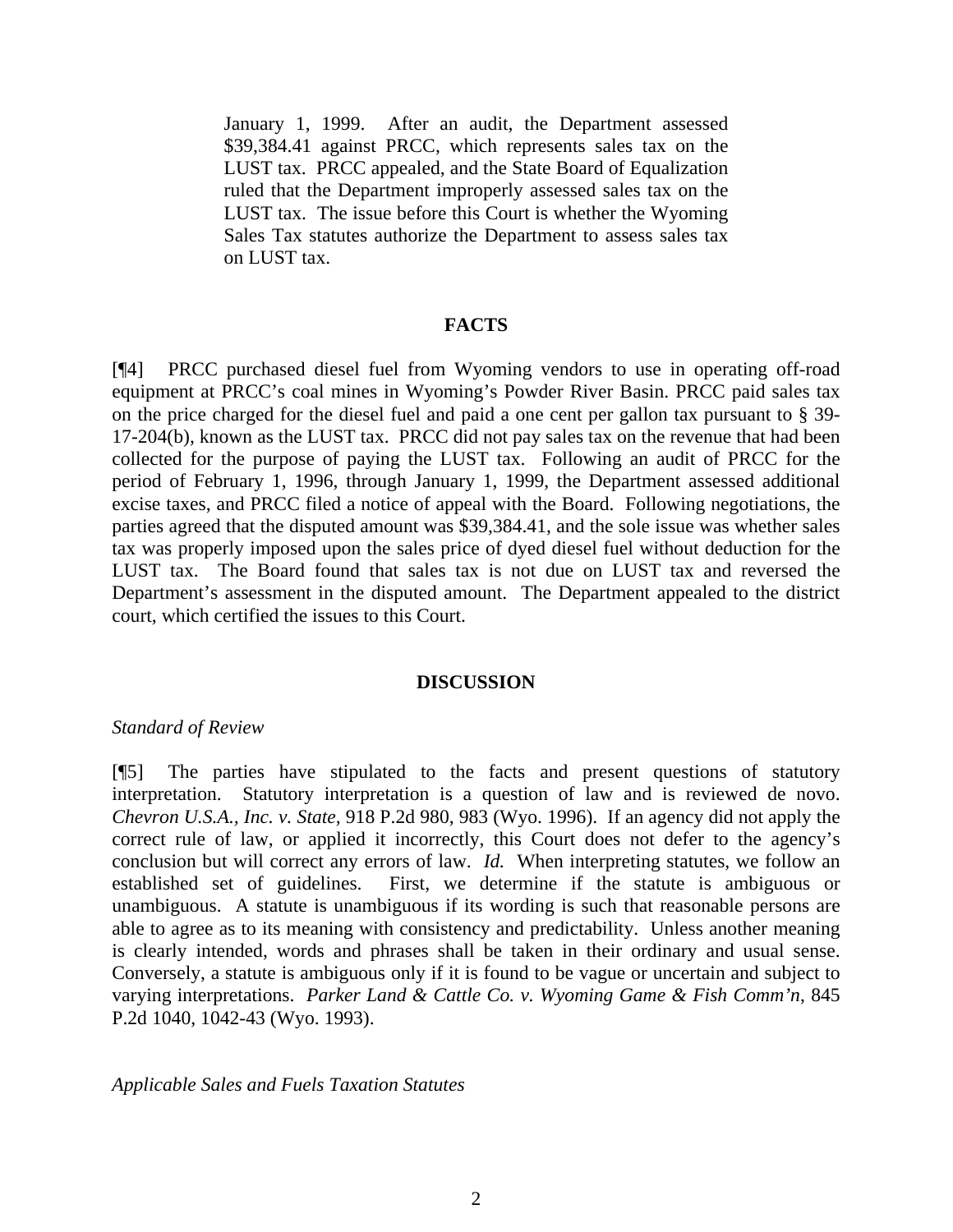[¶6] In Wyoming, sales tax is levied upon "[t]he sales price of every retail sale of tangible personal property." Wyo. Stat. Ann. § 39-15-103(a)(i)(A) (Michie 1998 Supp.). Fuel is taxed under separate statutes. Wyo. Stat. Ann. § 39-6-901 through § 39-6-914 (Michie 1996), *recodified as* Wyo. Stat. Ann. § 39-17-101 through § 39-17-211 (Michie 1998 Supp.). Nearly all fuel sales were exempt from sales tax; however, for the audit period, dyed diesel fuel was not exempted<sup>2</sup> and was subject to sales tax and the LUST tax.  $\S$  39-6-405(iii)(E).<sup>3</sup> The Department contends that before the sales tax is computed, the statutory definition of "sales price" requires that the LUST tax be included as part of the sales price. That definition states:

> . . . the consideration paid by the purchaser of tangible personal property…excluding any taxes imposed by the federal government or this article[.]

§ 39-6-402(a)(iv), *recodified as* § 39-15-101(a)(i)(vi).

 $\overline{a}$ 

[¶7] The Board determined that consideration is the amount that a purchaser pays to the vendor and, based on the applicable statute, the Board decided that the purchaser does not pay the LUST tax to the vendor, but pays it to the State of Wyoming. That statute states:

> The taxes imposed on motor fuel shall be conclusively presumed to be a direct tax on the ultimate or retail consumer. When taxes are paid by any person other than the ultimate or retail consumer, the payment shall be considered as precollected and as an advance payment for the purpose of convenience and facility to the consumer and shall thereafter be added to the price of the motor fuel and recovered from the ultimate or retail consumer, regardless of where or how the taxable fuel is ultimately consumed.

Wyo. Stat. Ann. § 39-6-904(n) (Michie 1997), *recodified as* § 39-17-203(b)(ii) and §  $203(c)(i)$  (Michie 1998 Supp.). The Board concluded that the LUST tax creates a debt of the purchaser, not the vendor, to the State of Wyoming, and consequently, the LUST tax is not consideration to the vendor and not taxable for sales tax purposes.

[¶8] The Department believes that because the LUST tax was not specifically exempted from sales tax in any statutes while several other types of taxes were specifically exempted, the legislature intended that the LUST tax become part of the sales price and the Board's determination is in error. PRCC contends that the Board correctly ruled that the LUST tax is

<sup>2</sup> Dyed diesel fuel is exempt from the primary fuel tax and subject to sales tax. § 39-6-909(a)(vi), *recodified as* § 39-17-205(d).

<sup>&</sup>lt;sup>3</sup> The exemption was extended to sales of gasoline taxed under § 39-6-201 through § 39-6-216 and of special fuels taxed under § 39-6-901 through § 39-6-913. Because the LUST tax was governed by § 39-6-914, PRCC was required to pay sales tax and LUST tax on the dyed diesel fuel that it used to operate its equipment.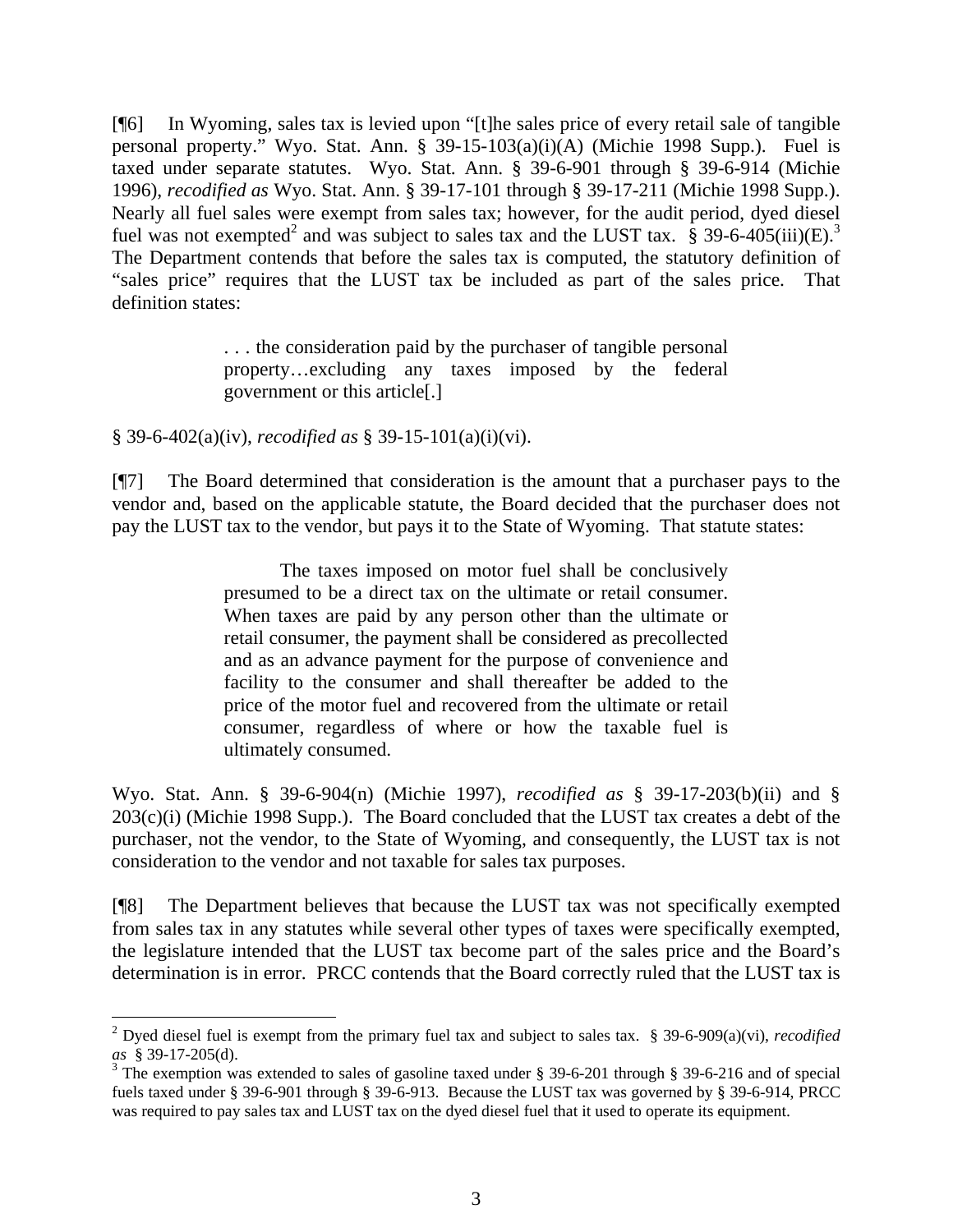not part of the consideration between the parties to the sale but, instead, is a separate payment owed by the purchaser to the State of Wyoming upon completion of the sale. PRCC argues that the legislature intended that the LUST tax receive the same treatment as all other fuel taxes, meaning that both the sales and LUST taxes are imposed simultaneously and then added to the sales price and the total amount is then charged to the retail customer.

[¶9] To support their arguments, both parties extensively discuss the historical background of the numerous fuel and sales taxation provisions (back to the 1920s), and several decisions from other jurisdictions with the most relevant ones predating 1997 concerning different kinds of taxation statutes to determine if, generally, a tax should be taxed. However, we agree with the Board that the legislature's adoption of § 39-6-904(n) in 1997, recodified as §  $39-17-203(b)(ii)$  and §  $203(c)(i)$ , changed fuel taxes from a tax on wholesalers to a direct tax on the ultimate consumer. The statutory language of  $\S$  904(n) plainly states this to be the legislative intent, and effectively requires that motor fuel taxes, including the LUST tax, be "added to the price of the motor fuel." § 39-6-904(n). The use of the term "added" was deliberate and is intended to mean that the LUST tax is not "included" as part of the price but is meant to be supplementary, meaning that the tax is separately but simultaneously imposed and then added to the base price of the fuel to arrive at the total amount that the ultimate consumer pays. This interpretation is required, first, because the LUST tax is due from the consumer on a per gallon basis after the vendor has set the price and, logically, cannot be part of the sales price and, second, because the legislature has historically exempted fuel sales from sales taxation. 1980 Wyo. Sess. Laws Ch. 12,  $\S 1;^{4}$  1986 Wyo. Sess. Laws Ch.  $87, §1.<sup>5</sup>$ 

[¶10] Our interpretation is supported by the later recodification of the fuel and sales tax statutes when the legislature completely reorganized and renumbered Title 39 of the Wyoming Statutes. 1998 Wyo. Sess. Laws. Ch. 5. Effective March 6, 1998, the Legislature repealed these articles and recodified Title 39, stating:

> This act is intended simply as a recodification. The Wyoming legislature intends to make no substantive change to prior law including, but not limited to revenue, either increases or decreases, powers, duties, authorities, obligations, definitions, administration, confidentiality, imposition, tax rates, exemptions, licenses, permits, compliance, collection procedures, enforcement, remedies, statutes of limitation or distribution of taxes. This act is not intended to affect the validity of any rule or regulation promulgated prior to the effective date of this act.

1998 Wyo. Sess. Laws Ch. 5, §§ 6, 8.

<sup>&</sup>lt;sup>4</sup> Enacting § 39-6-405 exempting gasoline or gasohol from sales tax.

<sup>&</sup>lt;sup>5</sup> Enacting § 39-6-505(a)(vii) exempting motor vehicle fuel which is subject to taxation under § 39-6-201 through § 39-6-214 or § 39-6-901 through § 39-6-913.